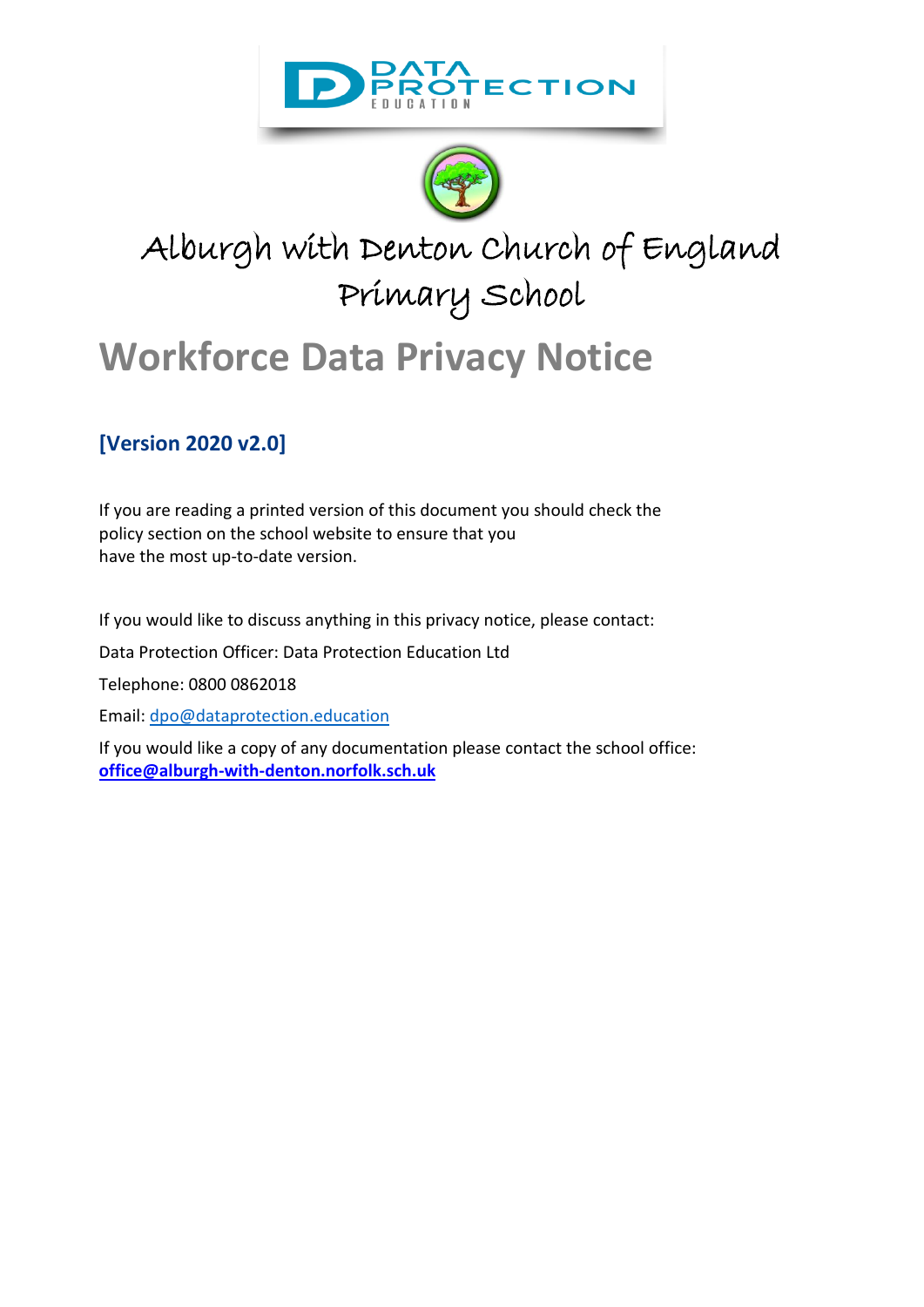

# **Version Control**

| Version      | Author                | <b>Date</b>           | Approved by | <b>Effective from</b> |
|--------------|-----------------------|-----------------------|-------------|-----------------------|
| 1.0 template | DPE - JE              | 1/5/2018              |             |                       |
| 1.3 update   | $DPE - JE$<br>QA - TK | 24/5/2018<br>1/6/2018 |             |                       |
| 1.5 Update   | DPE-JE                | 2/10/2020             |             |                       |
| 2.0 Update   | DPE-JE                | 06/12/2020            |             |                       |
|              |                       |                       |             |                       |
|              |                       |                       |             |                       |
|              |                       |                       |             |                       |
|              |                       |                       |             |                       |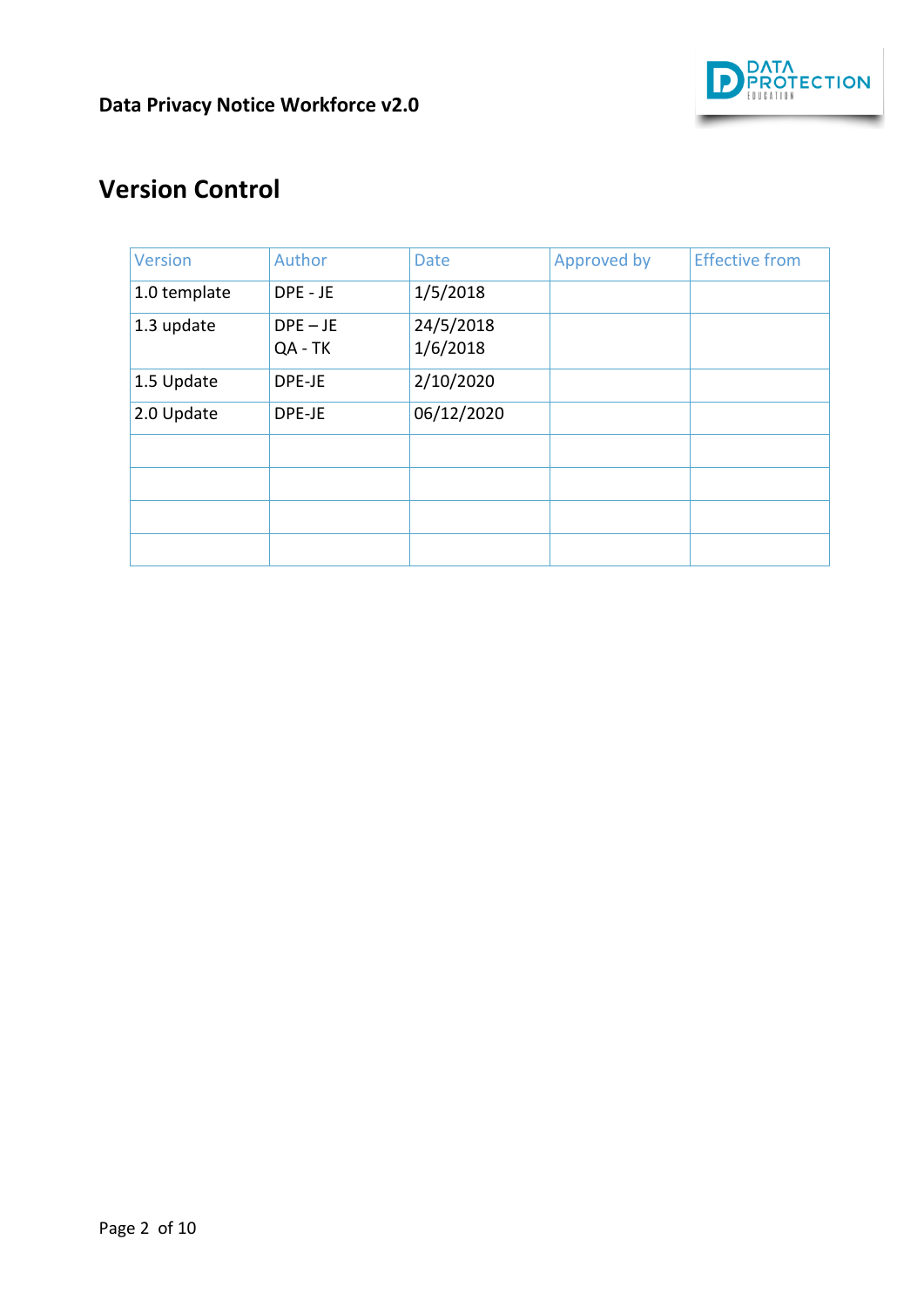

# <span id="page-2-0"></span>**Content**

| Content                                               | 3       |
|-------------------------------------------------------|---------|
| Purpose of this document                              | 4       |
| Why we collect and use this information               | 4       |
| The Data Protection Principles                        | 4       |
| Your rights                                           | 5       |
| The lawful basis on which we process this information | 5       |
| Collecting this information                           | 6       |
| Storing this information                              | 6       |
| Types of school workforce data                        | 6       |
| Personal information                                  | 6       |
| Special categories of data                            | 6       |
| Contract and work record information                  | 7       |
| Financial                                             | 8       |
| Who we share this information with                    | 8       |
| Why we share school workforce information             | $8 - 9$ |
| COVID-19                                              | 10      |
| Concerns about how your personal data is handled      | 10      |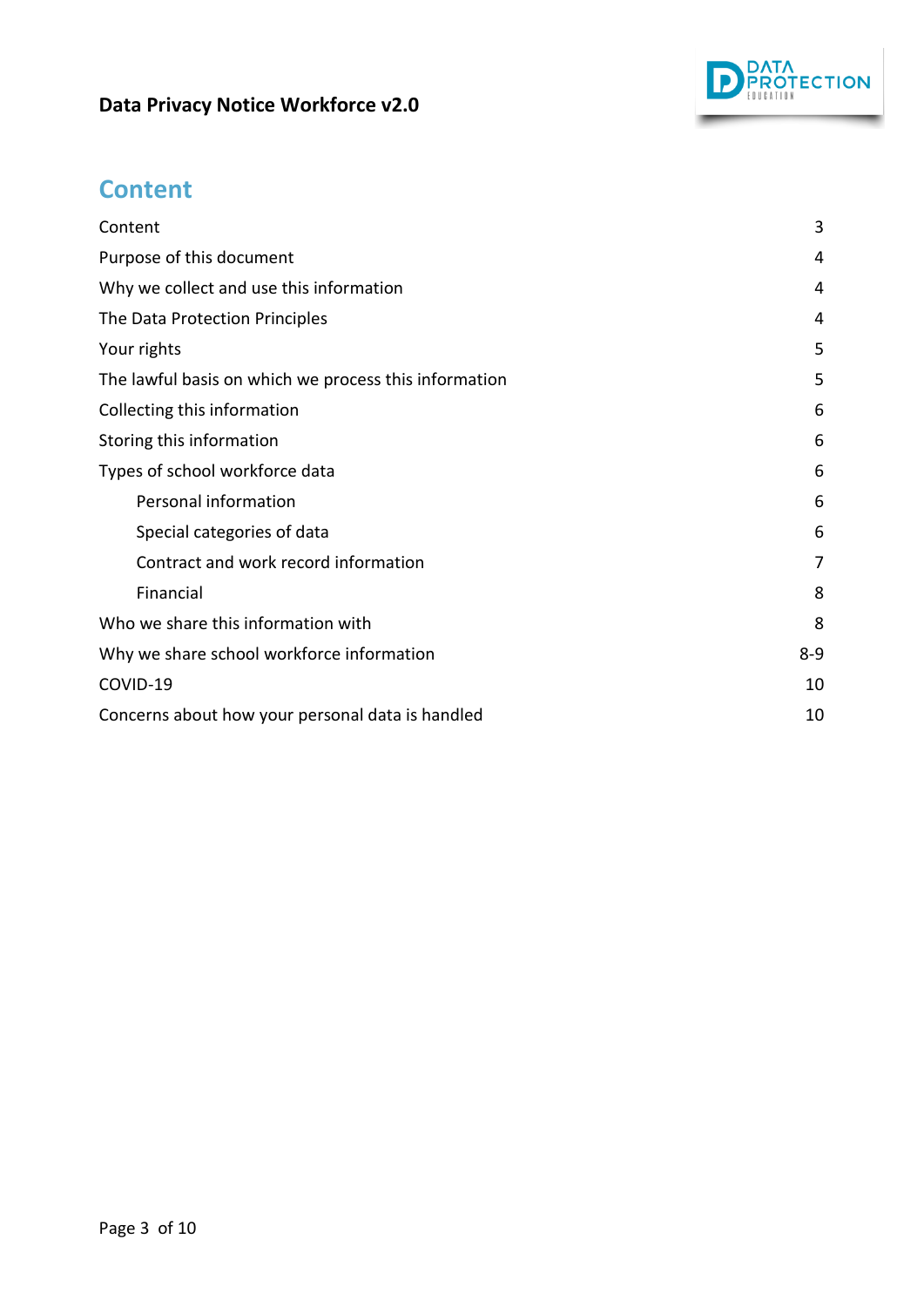

### <span id="page-3-0"></span>**Purpose of this document**

Alburgh with Denton Church of England Primary School is a data controller and this document describes the workforce data that is collected and how it is processed. As a controller we are responsible for deciding what data is collected and how it is processed.

Under the Data Protection Act 2018 and the GDPR we must abide by the principle of transparency and the right of data subjects to be informed how their data is processed.

This document provides such information. It will be updated from time to time and updates communicated to the relevant data subjects.

It is your duty to inform us of changes.

# <span id="page-3-1"></span>**Why we collect and use this information**

We use school workforce data to:

- enable the development of a comprehensive picture of the workforce and how it is deployed;
- inform the development of recruitment and retention policies;
- enable individuals to be paid

# <span id="page-3-2"></span>**The Data Protection Principles**

We will comply with data protection law. This says that the personal information we hold about you must be:

- Used lawfully, fairly and in a transparently
- Collected and used only for the specific, explicit and legitimate purpose they have been collected for and not for any other purposes
- Adequate and relevant and limited only to what is necessary
- Accurate and kept up to date
- Kept only as long as necessary
- Kept securely, using appropriate technical and/or organisation measures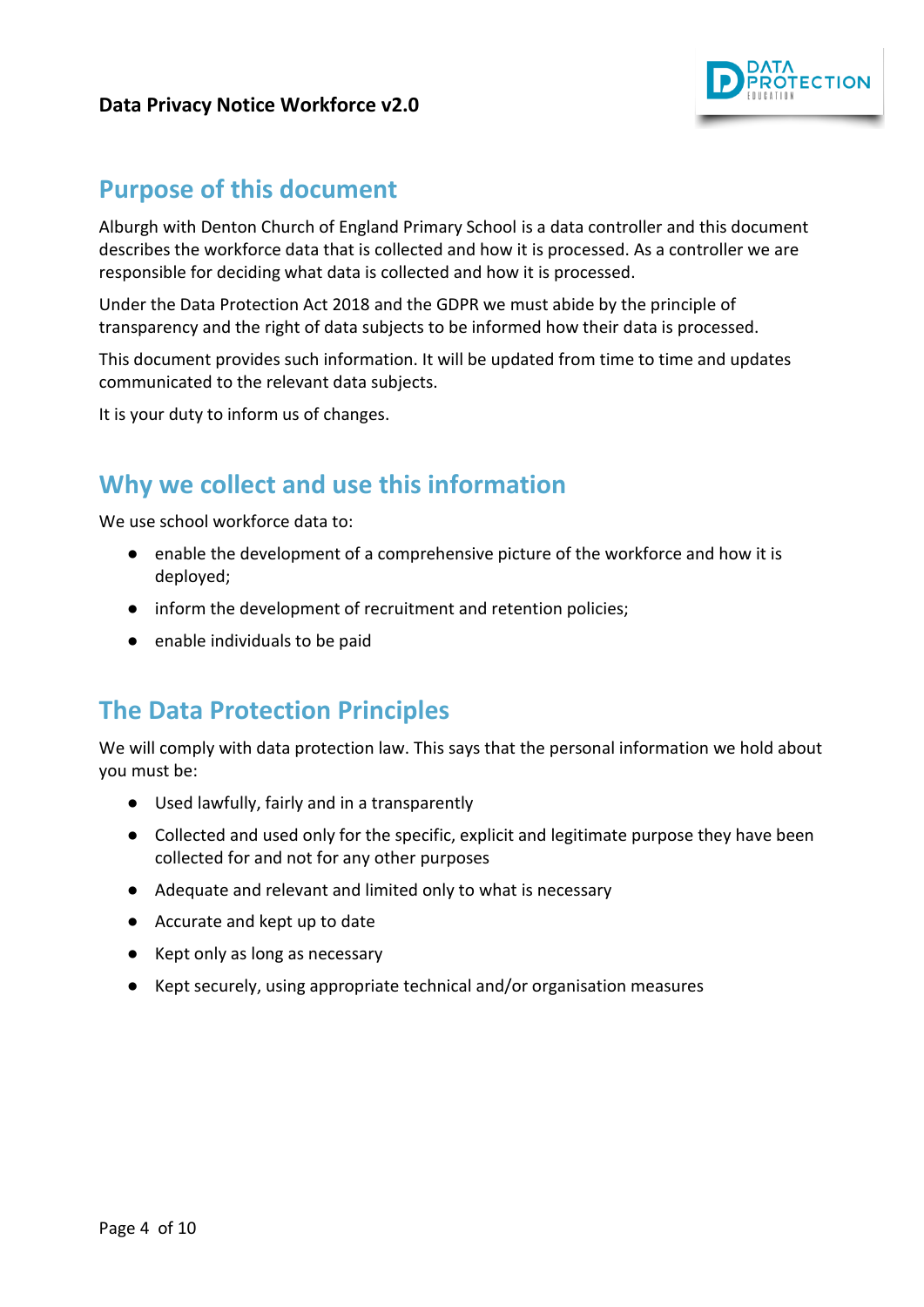

# <span id="page-4-0"></span>**Your rights**

You have rights associated with how your data is collected and processed. Not every right is absolute, but under certain circumstances you can invoke the following rights:

- Right of access
- Right of erasure
- Right of rectification
- Right to object to processing
- Right to be informed
- Right to data portability
- Right to not be subject to decisions based on automated decision making
- Right to restrict processing
- Right to seek compensation for damages caused by a breach of the Data Protection regulations.

The Data Protection Officer (DPO) is in position to ensure your rights are supported. To contact the DPO use the contact details on the front of this notice.

# <span id="page-4-1"></span>**The lawful basis on which we process this information**

We collect and process school workforce information:

- under Article 6 of the General Data Protection Regulation (GDPR) to perform our official function (public task).
- classed as Special Category data, e.g. race, ethnicity etc under Article 9 of the General Data Protection Regulation (GDPR) to carry out tasks in the public interest.
- where it is necessary for the purposes of carrying out the obligations and exercising specific rights of the controller or of the data subject in the field of employment and social security and social protection law.
- where it is carried out as a task in the public interest such as equal opportunities monitoring, for child protection purposes or where otherwise authorised by law, such as Departmental Censuses as required in the Education Act 1996.
- under the terms of the contract of employment.
- as part of the recruitment process background checks will be done which may involve the collection of criminal convictions. We will process criminal conviction data as it is reported during employment/recruitment to assess suitability of continued employment/recruitment.
- <span id="page-4-2"></span>● where you have given us consent to do so.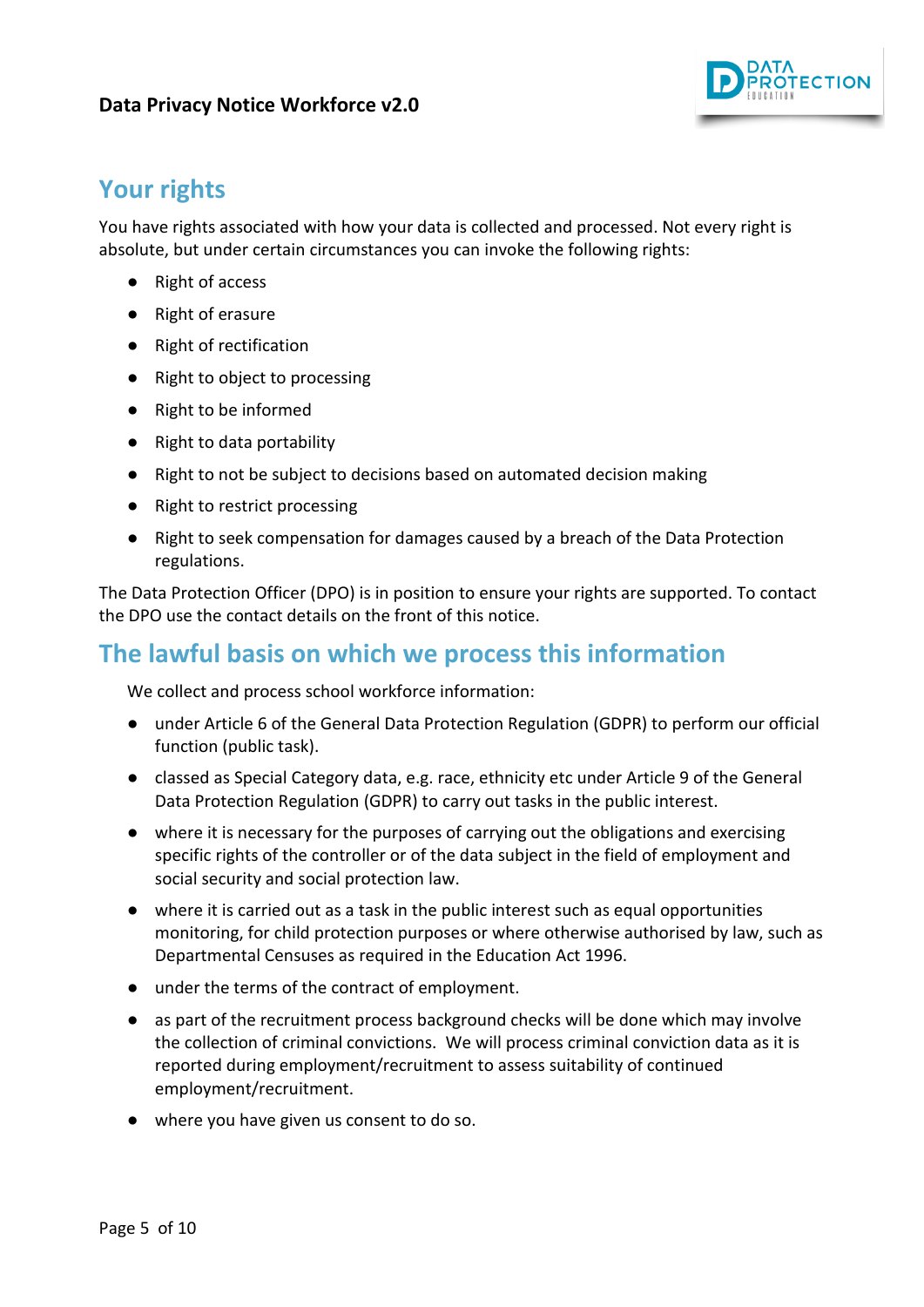

# **Collecting this information**

Whilst the majority of information you provide to us is mandatory, some of it is provided to us on a voluntary basis. In order to comply with data protection legislation, we will inform you whether you are required to provide certain school workforce information to us or if you have a choice in this.

Information will be collected during the application and recruitment process, from you or your agency. Additional information may be requested from third-parties during the recruitment process including agencies undertaking background checks and former employers.

CCTV recording and monitoring is in use on site. Please see the organisational CCTV policy for further details.

### <span id="page-5-0"></span>**Storing this information**

We hold school workforce data as documented in our Retention Schedule, which can be requested by contacting the school office.

# <span id="page-5-1"></span>**Types of school workforce data**

The categories of school workforce information that we may collect, process, hold and share include:

### <span id="page-5-2"></span>**Personal information**

Such as:

- Name
- Date of birth
- Gender/gender recognition certification
- National insurance number
- Nationality
- Contact details (home phone number, personal email address)
- Address
- Marital status
- Emergency contact / next of kin
- Facial image

#### <span id="page-5-3"></span>**Special categories of data**

Such as:

- Racial / ethnic group
- Religion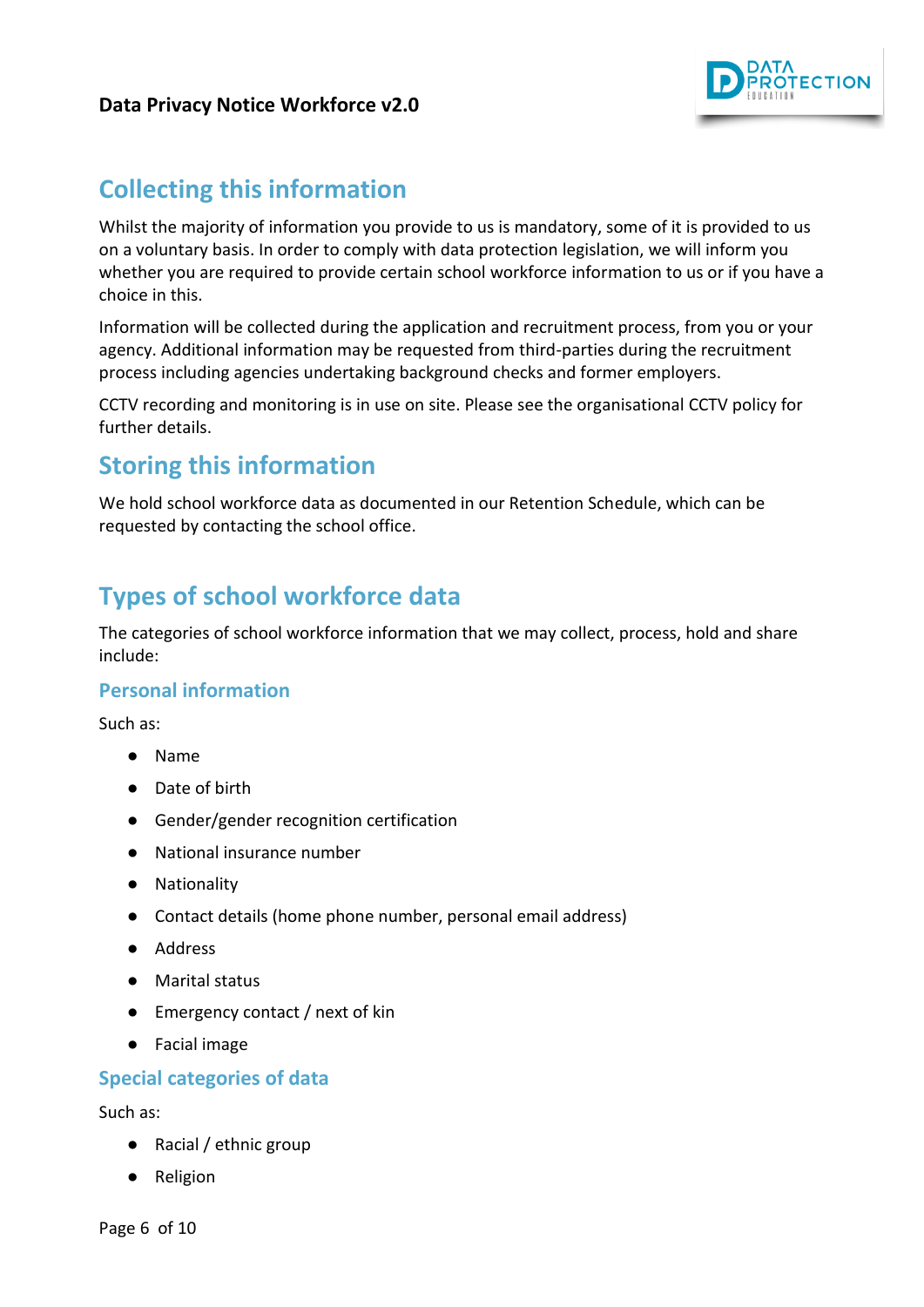

- Trade union membership (and payroll deductions made)
- Biometric data (entry point and payment systems)
- Health data including:
	- o Occupational health referrals and associated data
	- o Pre-employment medicals
	- o Disabilities
	- o Access to work assessments and associated data
	- o Absence when due to sickness
- Sexual orientation (if raised in discrimination issues)
- Criminal convictions
- Prohibition order check results
- Childcare disqualification check results
- Disclosure and Barring Service check results

#### <span id="page-6-0"></span>**Contract and work record information**

Such as:

- Employee and/or teacher number
- Start dates
- Working hours
- History of posts held
- Contract offer
- Work history including:
	- o Details of previous jobs and employers
	- o Referees
	- o Job application
	- o CVs
	- o Qualifications
- Absence record
- Disciplinary/grievance/complaint records
- Right to work information (passport, visa, indefinite leave to remain)
- Training records
- Performance review data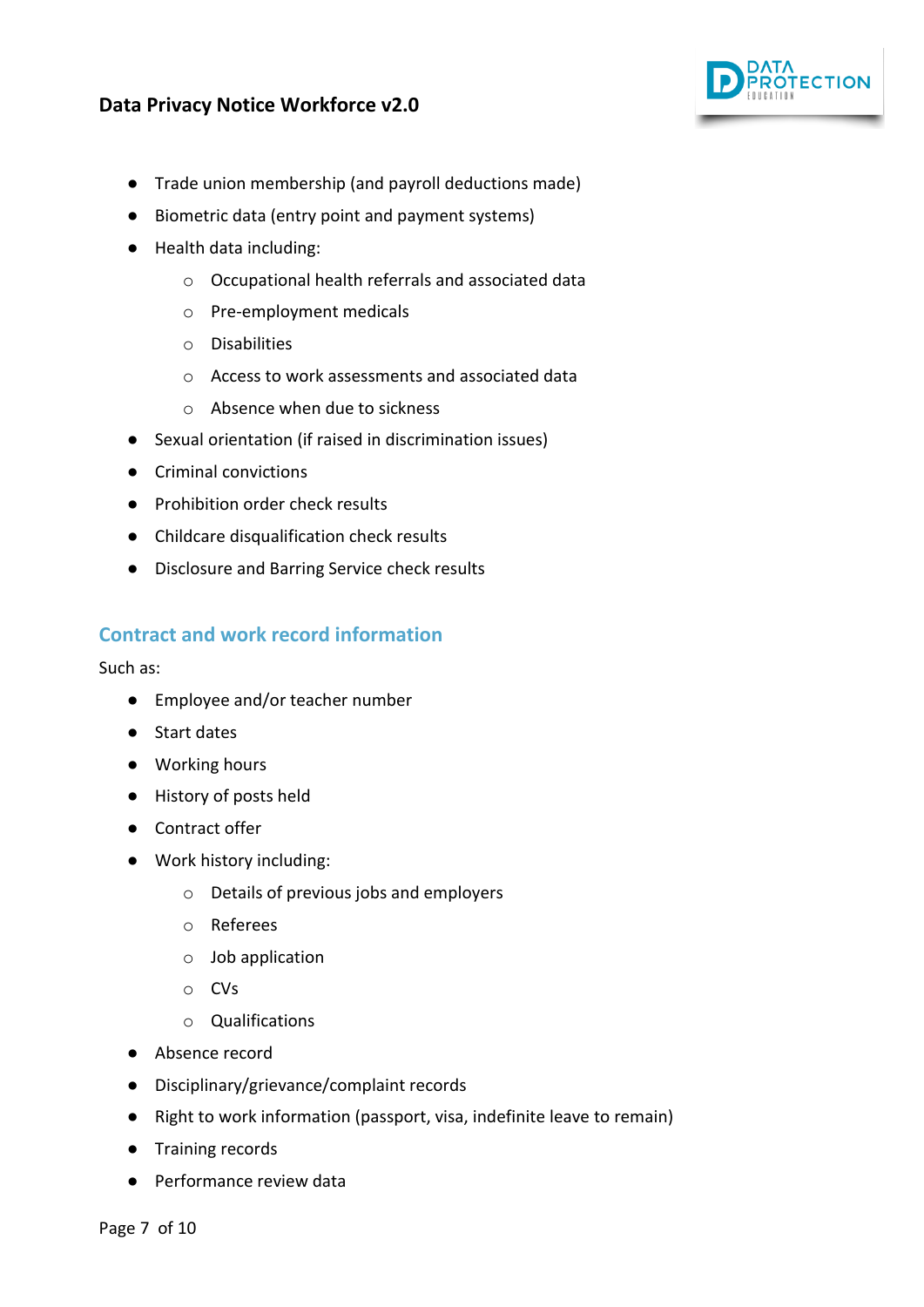

- Accident/incident reports
- Safeguarding data
- Data collected during execution of duties including:
- Information and communication system usage
- Location and usage of work mobile devices
- Internet usage

### <span id="page-7-0"></span>**Financial**

Such as:

- Bank details
- Salary, payroll and tax information
- Extraordinary payments (insurance, compensation)
- Pension deductions
- Salary sacrifice and statutory deductions
- Give As You Earn scheme

### <span id="page-7-1"></span>**Who we share this information with**

We routinely share this information with:

- Our local authority;
- The Department for Education (DfE);
- Third-party service providers (where a contract exists) in order to fulfil contractual obligations (such as payroll) or where a service is being used in the operations of the school (such as parent communication applications). Only information required for the stated purpose is shared and all third-parties are required to ensure appropriate technical and organisational measures are in place to secure your data.

For a full list of third parties/suppliers the school shares information with, please refer to the third party list on the school website.

# <span id="page-7-2"></span>**Why we share school workforce information**

We do not share information about workforce members with anyone without consent unless the law and our policies allow us to do so.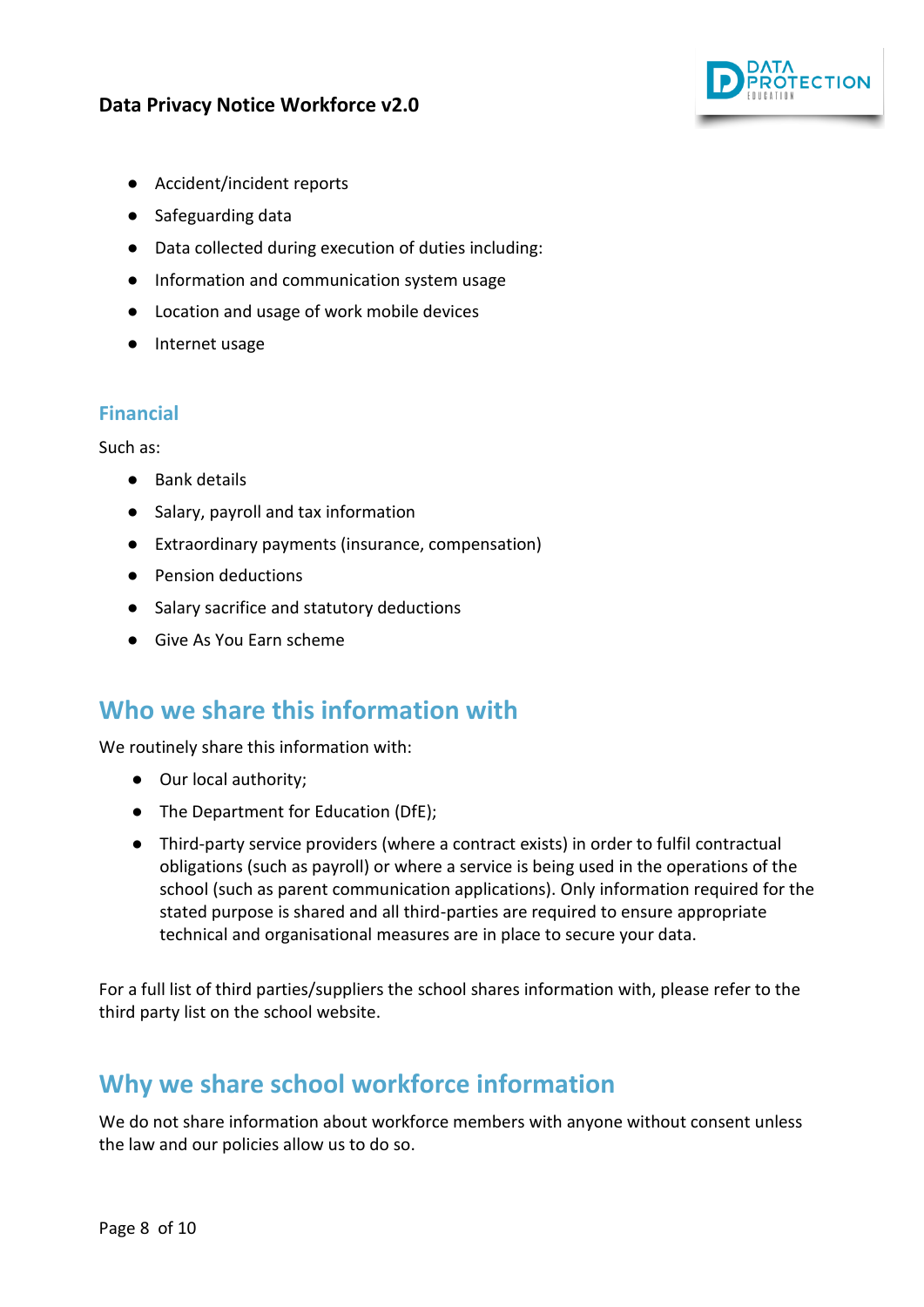

We are required to share information about our workforce members with our local authority (LA) under section 5 of the Education (Supply of Information about the School Workforce) (England) Regulations 2007 and amendments.

#### **Department for Education (DfE).**

We share personal data with the Department for Education (DfE) on a statutory basis. This data sharing underpins workforce policy monitoring, evaluation, and links to school funding / expenditure and the assessment educational attainment.

We are required to share information about our school employees with our local authority (LA) and the Department for Education (DfE) under section 5 of the Education (Supply of Information about the School Workforce) (England) Regulations 2007 and amendments.

#### **Data collection requirements:**

The DfE collects and processes personal data relating to those employed by schools (including Multi Academy Trusts) and local authorities that work in state funded schools (including all maintained schools, all academies and free schools and all special schools including Pupil Referral Units and Alternative Provision). All state funded schools are required to make a census submission because it is a statutory return under sections 113 and 114 of the Education Act 2005.

To find out more about the data collection requirements placed on us by the Department for Education including the data that we share with them, go to [https://www.gov.uk/education/data-collection-and-censuses-for-schools.](https://www.gov.uk/education/data-collection-and-censuses-for-schools)

The department may share information about school employees with third parties who promote the education or well-being of children or the effective deployment of school staff in England by:

- conducting research or analysis;
- producing statistics;
- providing information, advice or guidance.

The department has robust processes in place to ensure that the confidentiality of personal data is maintained and there are stringent controls in place regarding access to it and its use. Decisions on whether DfE releases personal data to third parties are subject to a strict approval process and based on a detailed assessment of:

- who is requesting the data;
- the purpose for which it is required;
- the level and sensitivity of data requested and;
- the arrangements in place to securely store and handle the data.

To be granted access to school workforce information, organisations must comply with its strict terms and conditions covering the confidentiality and handling of the data, security arrangements and retention and use of the data.

For more information about the department's data sharing process, please visit: